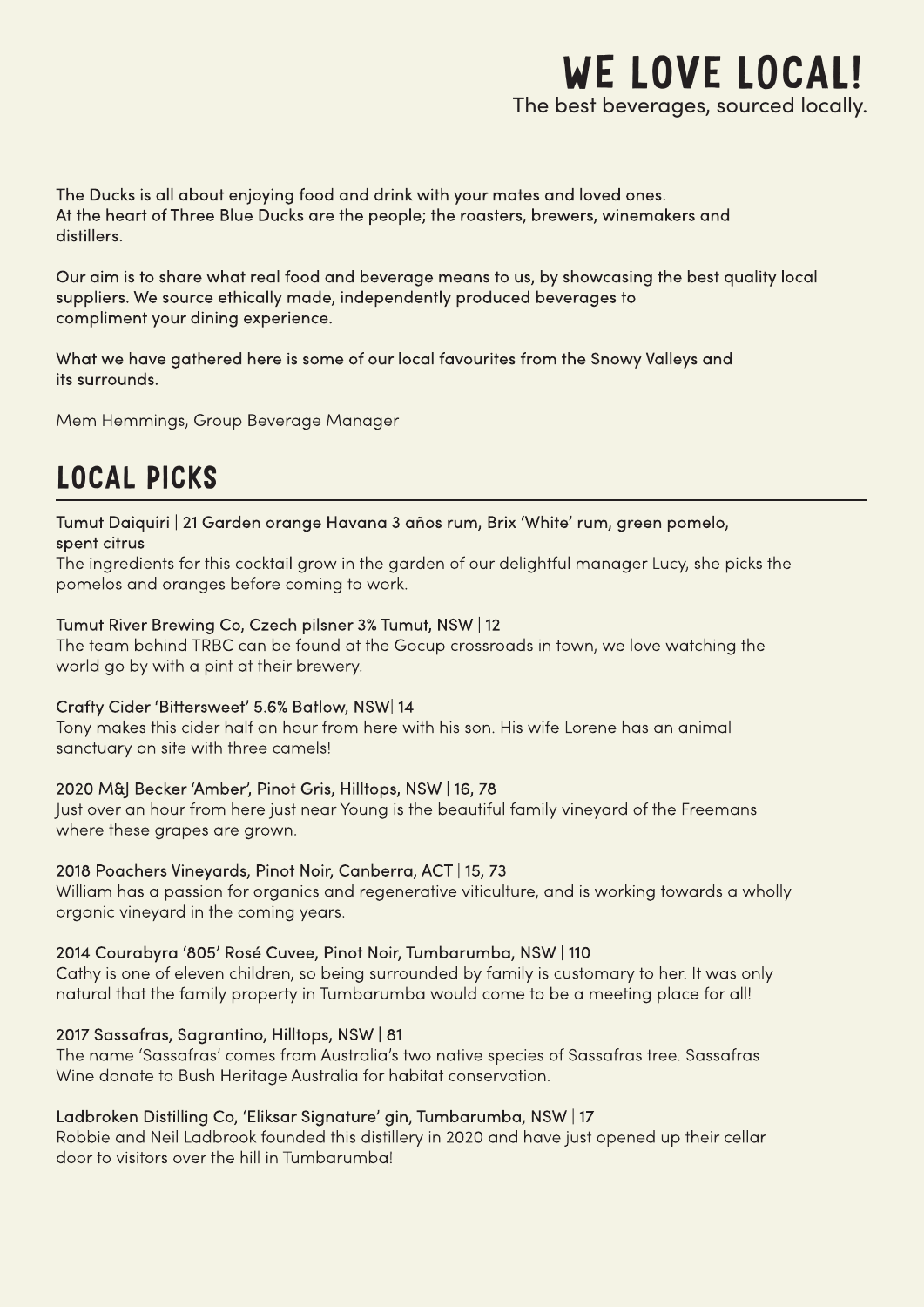# **COCKTAILS**

Winter Sun Spritz | 18 Bizzarro Bitter, pomegranate, lemon, cinnamon, clove, soda

Lilly Pilly Gimlet | 19 Beefeater gin, Lilly Pilly, lime

Earls Fizz | 18 Wyborowa vodka, Aperol, persimmon, vanilla bitters

Tumut Daiquiri | 21 Garden orange Havana 3 años rum, Brix 'White' rum, green pomelo, spent citrus

Miss Pepper Margarita | 22 El Jimador blanco tequila, basil, grapefruit, black pepper, agave, lime

Black Tea Negroni | 21 Earl Grey Beefeater gin, Campari, sweet vermouth

Omen Old Fashioned | 22 Old Forester bourbon, spent coffee, Angostura

## MOCKTAILS

Ambrosia Fizz | 12 Grapefruit shrub, vanilla, lemon, soda

Espres-no Martini | 17 Lyre's coffee originale, Lyre's white cane spirit, vanilla, cold brew

Noperol Spritz | 16 Lyre's Italian spritz, orange, lemon, soda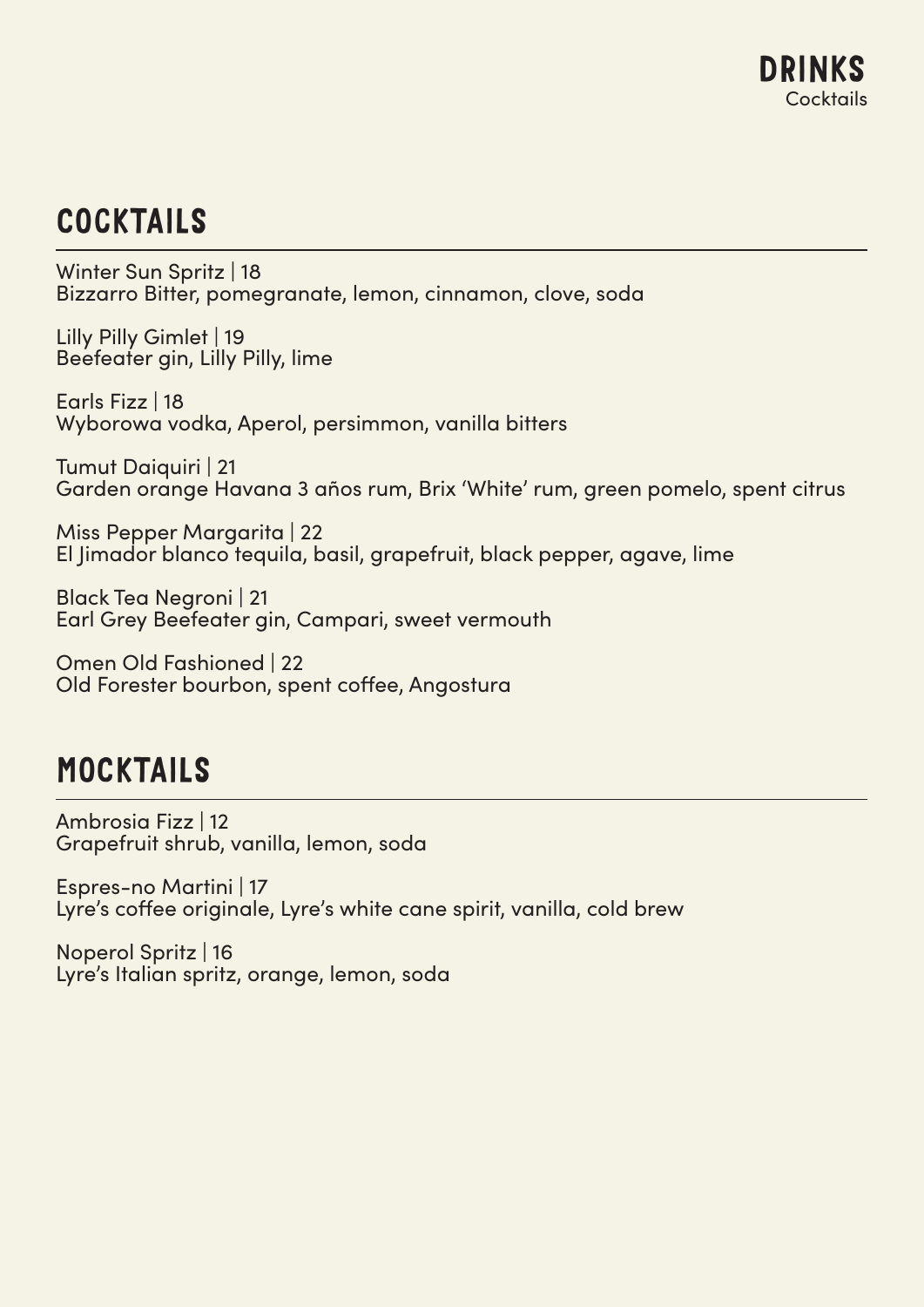

## **BEERS**

Tumut River Brewing 'Co Czech' pilsner 3% Tumut, NSW | 12 Bridge Road 'Little Bling' session IPA 3.4% Beechworth, VIC | 12 Young Henrys 'Natural Lager' 4.2% Newtown, NSW | 12 Cattleman's Brewing Co mid strength lager 3.5% Carringbar, NSW | 11 Tumut River Brewing Co 'Bounty Hunter' dark ale 5.1% Tumut, NSW | 14 Dalgety Brewing 'H Dog' Australian pale ale 5.1% Dalgety, NSW | 15 Capital Brewing 'Capital XPA' 5% Fyshwick, ACT | 14

## NON-ALC BEER

Heaps Normal 'Quiet XPA', Canberra, ACT | 11

## CIDER & FRIENDS

Batlow Cider 'Cloudy Cider' 4.2% Batlow, NSW | 12

Tumut River Brewing Co 'Ginja Ninja' ginger beer 5.3% Tumut, NSW | 13

Crafty Cider 'Bittersweet' 5.6% Batlow, NSW | 14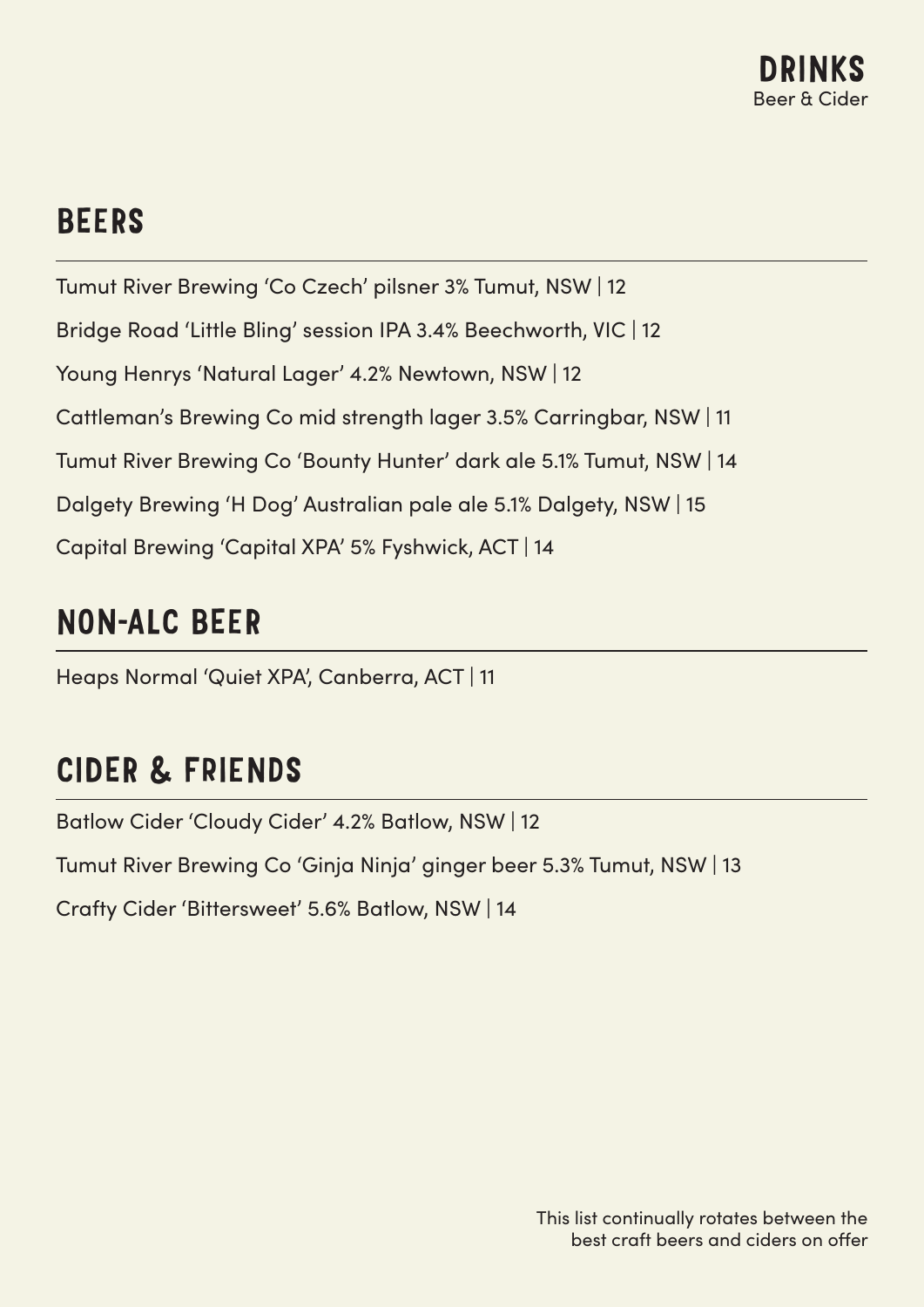# SPARKLING

2021 Freeman, Prosecco, Hilltops, NSW | 13

# WHITE

2021 Gemtree 'Moonstone', Savagnin, McLaren Vale, SA | 14

2019 Cape Jaffa 'En Soleil', Pinot Gris, Limestone Coast, SA | 12

2017 Inkwell 'Blonde on Blonde', Viognier, McLaren Vale, SA | 15

## ORANGE

2020 M&J Becker 'Amber', Pinot Gris, Hilltops, NSW | 16

# ROSÉ

2021 Johansen Wines, 'Gamay', Tumbarumba, NSW | 12

## RED

2018 Poachers Vineyards, Pinot Noir, Canberra, ACT | 15

2018 Inkwell 'Road to Joy', Shiraz, McLaren Vale, SA | 14

2017 A Rodda 'Cuvée de Chez', Merlot, Cabernet Sauvignon, Cabernet Franc+, Beechworth, VIC | 19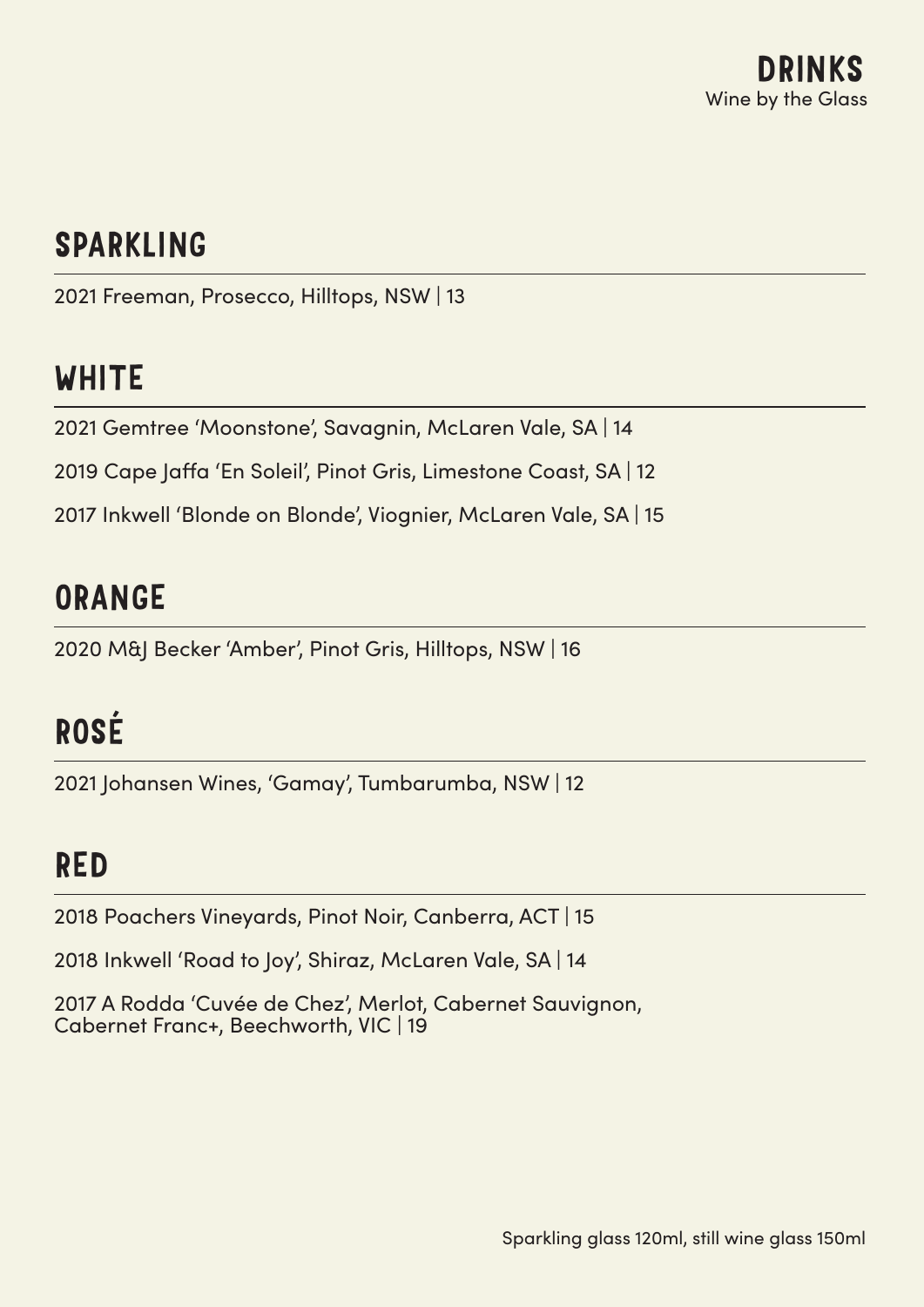## CHAMPAGNE & SPARKLING

2021 Freeman, Prosecco, Hilltops, NSW | 76 NV Cape Jaffa, Pinot Noir, Chardonnay, Limestone Coast, SA | 70 2018 Jilly Wine Co 'Black Mountain', Pinot Noir, New England, NSW | 128 2014 Courabyra '805' Rosé Cuvee, Pinot Noir, Tumbarumba, NSW | 110 NV Palmer & Co, Pinot Noir, Chardonnay, Pinot Meunier, Champagne, FR | 140 NV Arras 'Blanc de Blancs', Chardonnay, Tasmania | 105

## WHITE | LIGHT & AROMATIC

2020 Thomas Wines 'Synergies', Sémillon, Hunter Valley, NSW | 72 2021 Gemtree 'Moonstone', Savagnin, McLaren Vale, SA | 68 2020 La Violetta 'Das Sakrileg', Riesling, Great Southern, WA | 113 2021 Vignerons Schmolzer & Brown 'T', Riesling, King Valley, VIC | 95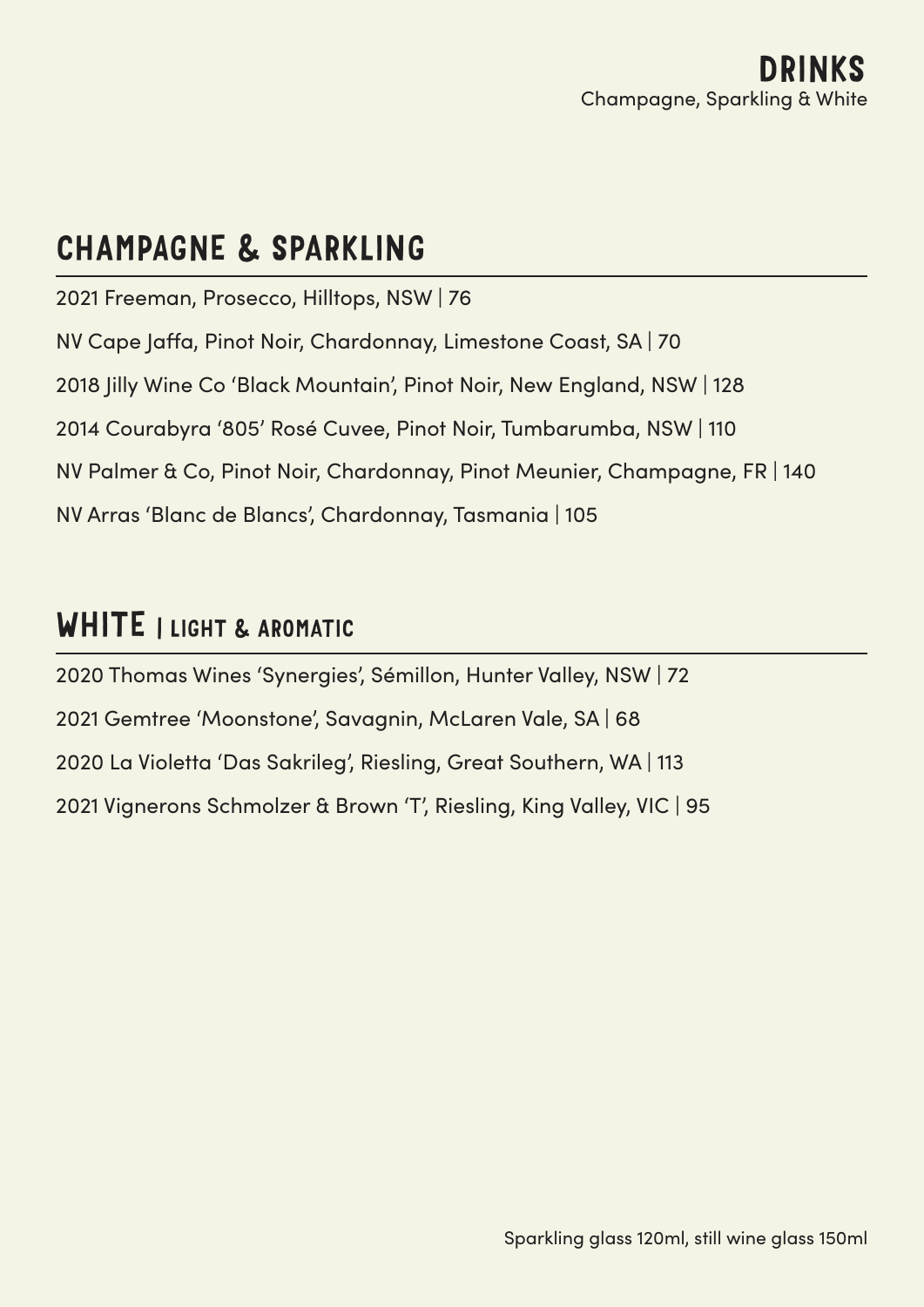

### WHITE I FRUIT FORWARD & FOOD FRIENDLY

2020 Cape Jaffa 'En Soleil', Pinot Gris, Limestone Coast, SA | 58 2020 Moorilla 'Praxis', Sauvignon Blanc, TAS | 82 2020 Inviniti, Pinot Gris, Marlborough, NZ | 60 2020 Earths End, Sauvignon Blanc, Marlborough, NZ | 58 2021 Vinden Estate, Verdelho, Hunter Valley, NSW | 64 2017 Laughing Jack 'Jack's Sémillon', Sémillon, Barossa Valley, SA | 69 2018 The Wine Farm, Pinot Gris, Gippsland, VIC | 101

### WHITE | FULL BODIED & TEXTURAL

2017 Inkwell 'Blonde on Blonde', Viognier, McLaren Vale, SA | 73 2019 Billy Button, Malvasia, Alpine Valley, VIC | 80 2021 Cape Jaffa, Chardonnay, Limestone Coast, SA | 53 2019 Voyager Estate 'Broadvale Block 5', Chardonnay, Margaret River, WA | 180 2013 Thomas Wines 'Braemore Cellar Reserve', Sémillon, Hunter Valley, NSW | 175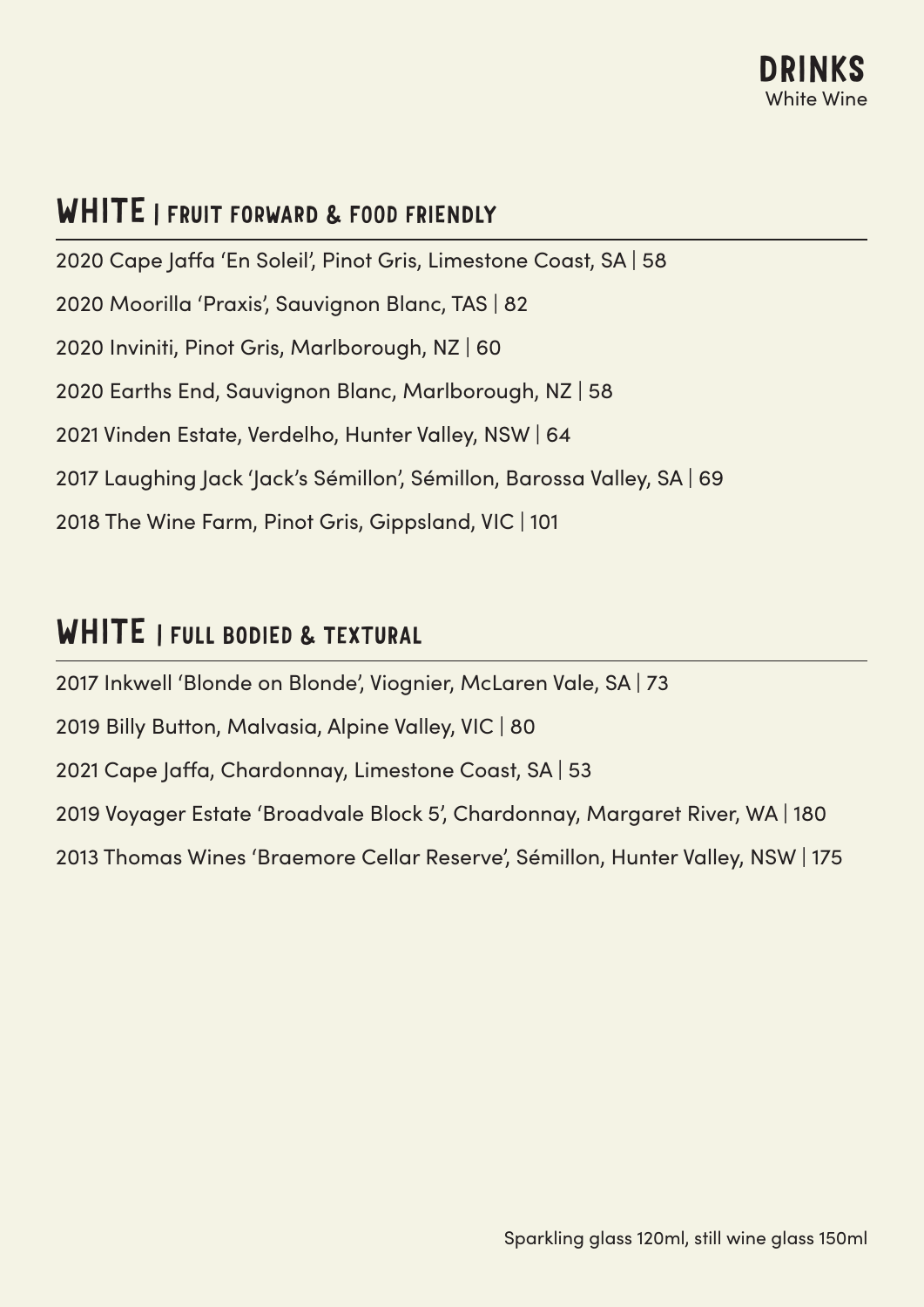# ORANGE

2020 Dubstyle 'Skin Contact', Arinto, Riverland, SA | 80

2020 Das Juice 'Maceration', Arneis, Riesling, Multi-regional, SA | 77

2020 Sud de Franc 'White', Chardonnay, Arinto, Palamino, Barossa Valley, SA | 77

2020 M&J Becker 'Amber', Pinot Gris, Tumbarumba, NSW | 79

2019 Ruggabellus 'SALLIO', Riesling, Muscat Barossa Valley, SA | 104

2021 Year Wines 'Noodle Juice' Grillo, Riesling, Muscat de Petit Grains, Mclaren Valen, SA | 74

# ROSÉ

2021 Johansen Wines, Gamay, Tumbarumba, NSW | 58

2016 Bress, Cabernet Sauvignon, Bendigo, VIC | 82

2021 Walsh & Sons 'Remi', Grenache, Syrah, Margaret River, WA | 70

2019 Clos Cibbone 'Caroline Rosé', Tibouren, Grenache, Syrah, Provence, FR | 183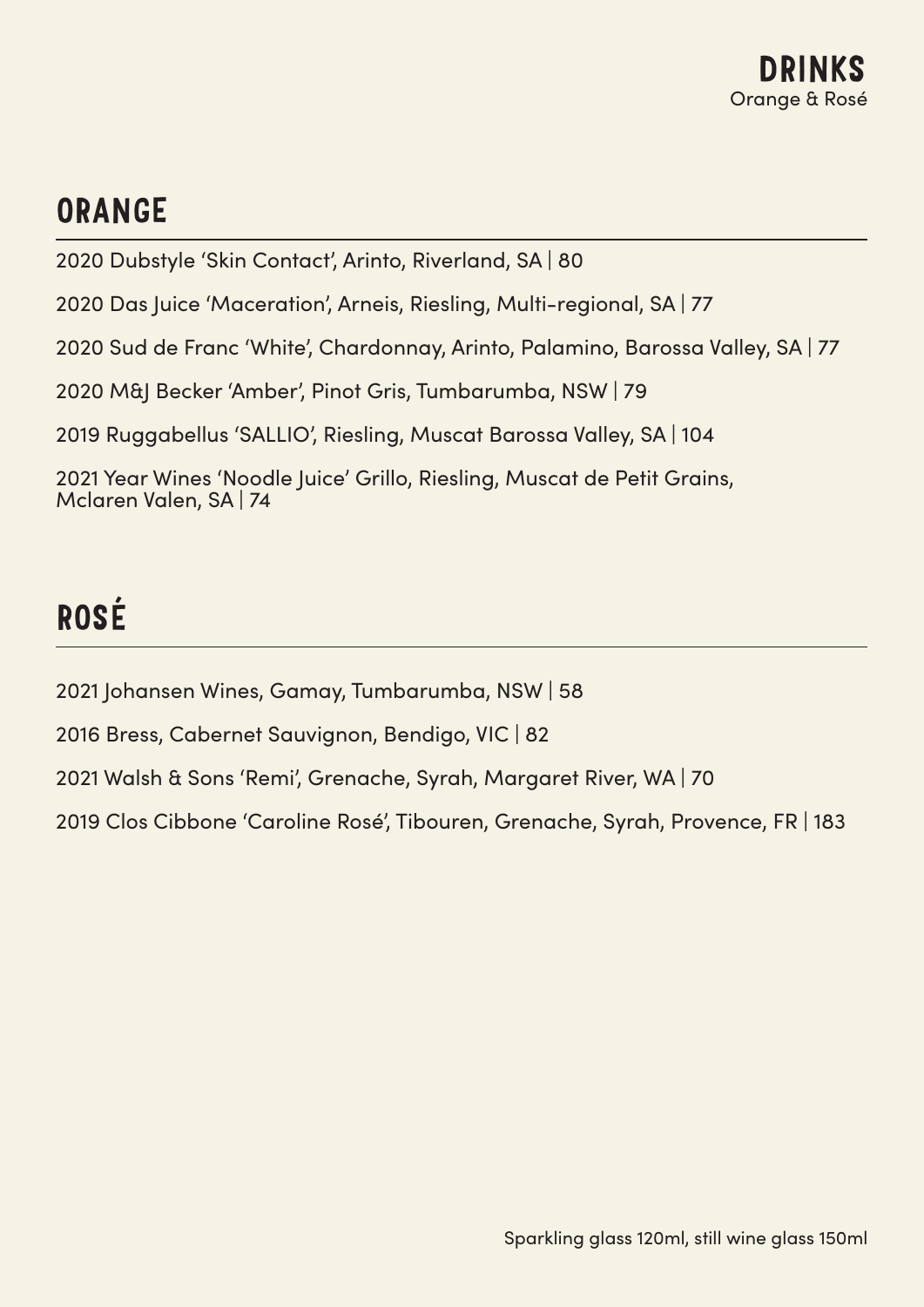## RED | LIGHT & BRIGHT

2019 Poachers Vineyards, Pinot Noir, Canberra, ACT | 73 2019 Giesen 'Limited Edition', Pinot Noir, Marlborough, NZ | 87 2020 Poppelvej 'Dancing in the Doldrums', Pinot Meunier, Adelaide Hills, SA | 93 2019 Meadowbank 'Nouveau', Syrah, Pinot Noir, Tasmania | 99 2019 Mount Edwards, Gamay, Central Otago, NZ | 130 2016 Moorilla 'Muse', Pinot Noir, Tamar Valley, TAS | 151

### RED I FRUIT FORWARD & FOOD FRIENDLY

2019 Cape Jaffa, Shiraz, Limestone Coast, SA | 63 2019 Ottelia, Sangiovese, Limestone Coast, SA | 70 2017 Sassafras, Sagrantino, Hilltops, NSW | 86 2018 Inkwell 'Road to Joy', Shiraz, McLaren Vale, SA | 68 2020 Linnaea 'Locura', Grenache, Heathcote, VIC | 106 2019 Kalleske 'Old Vine', Grenache, Barossa Valley, SA |147 2018 Tyrells 'Stevens Shiraz', Shiraz, Hunter Valley, NSW | 128 2017 Lark Hill 'Dark Horse Vineyard', Syrah, Canberra District, NSW | 169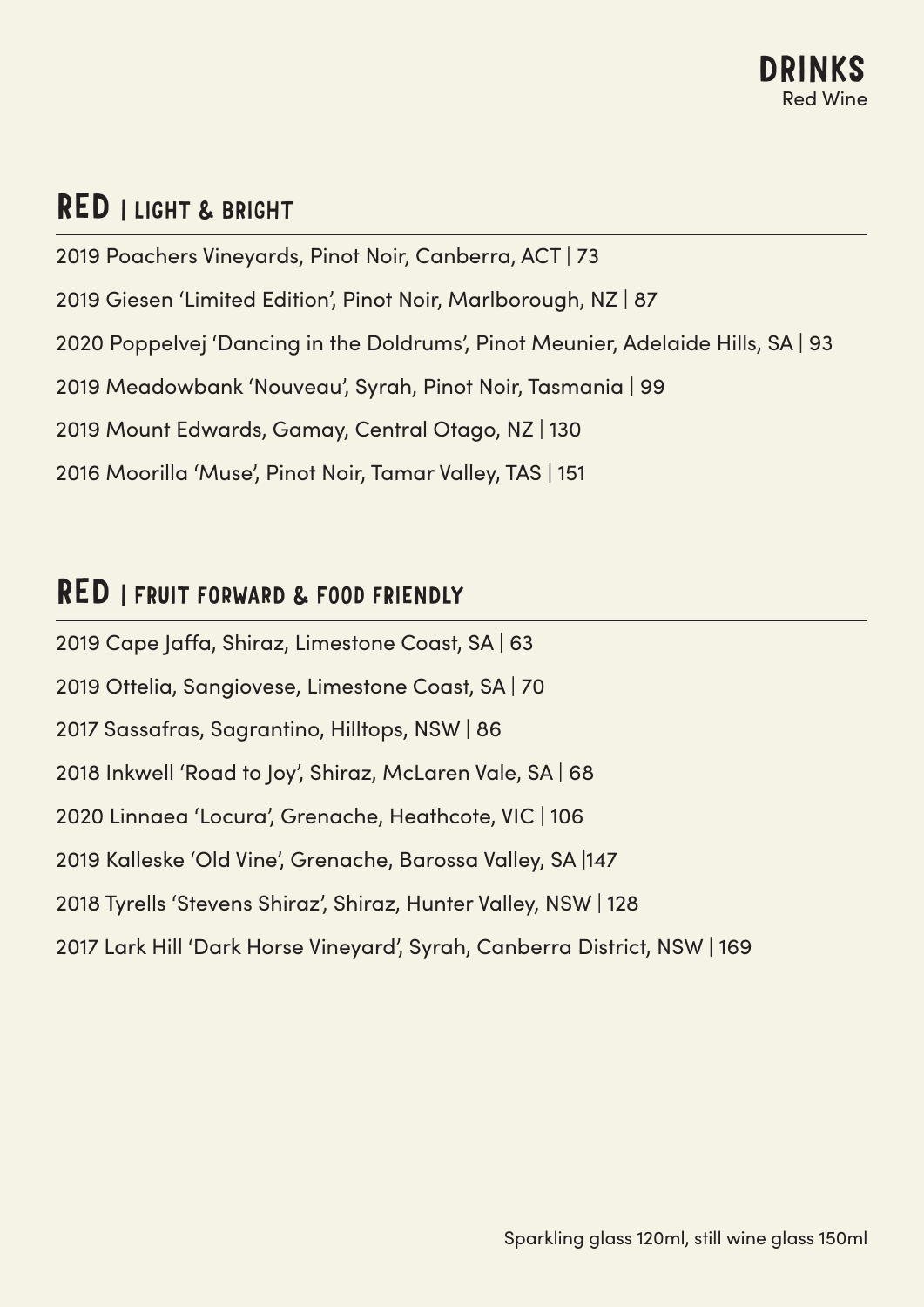## RED | BOLD & STRUCTURAL

2019 Gemtree 'Cinnabar', Grenache, Syrah, Mataro, McLaren Vale, SA | 93

2017 Frederick Stevenson 'Syrah & Friends', Syrah+, Barossa Valley, SA | 114

2017 Murdoch Hill 'Red Blend', Cabernet Sauvignon, Merlot, Shiraz, Adelaide Hills, SA | 69

2019 Goon Tycoons, Teroldego, Margaret River, WA | 73

2011 MOON Wines, Cabernet Sauvignon, Nagambie Lakes, VIC | 130

2018 A Rodda 'Cuvée de Chez', Merlot, Cabernet Sauvignon, Cabernet Franc+, Beechworth, VIC | 95

2016 Henschke 'The Wheelwright', Shiraz, Eden Valley, SA | 284

2018 Mount Horrocks, Shiraz, Clare Valley, SA | 134

## SWEET & OFF DRY

2019 Soumah d'Soumah 'Frizzante', Brachetto, Yarra Valley, VIC | 76

2019 Quealy 'Tussie Mussie Late Harvest', Pinot Gris, Mornington Peninsula, VIC | 20, 92

NV Pennyweight 'Gold', Riesling+, Beechworth, VIC | 96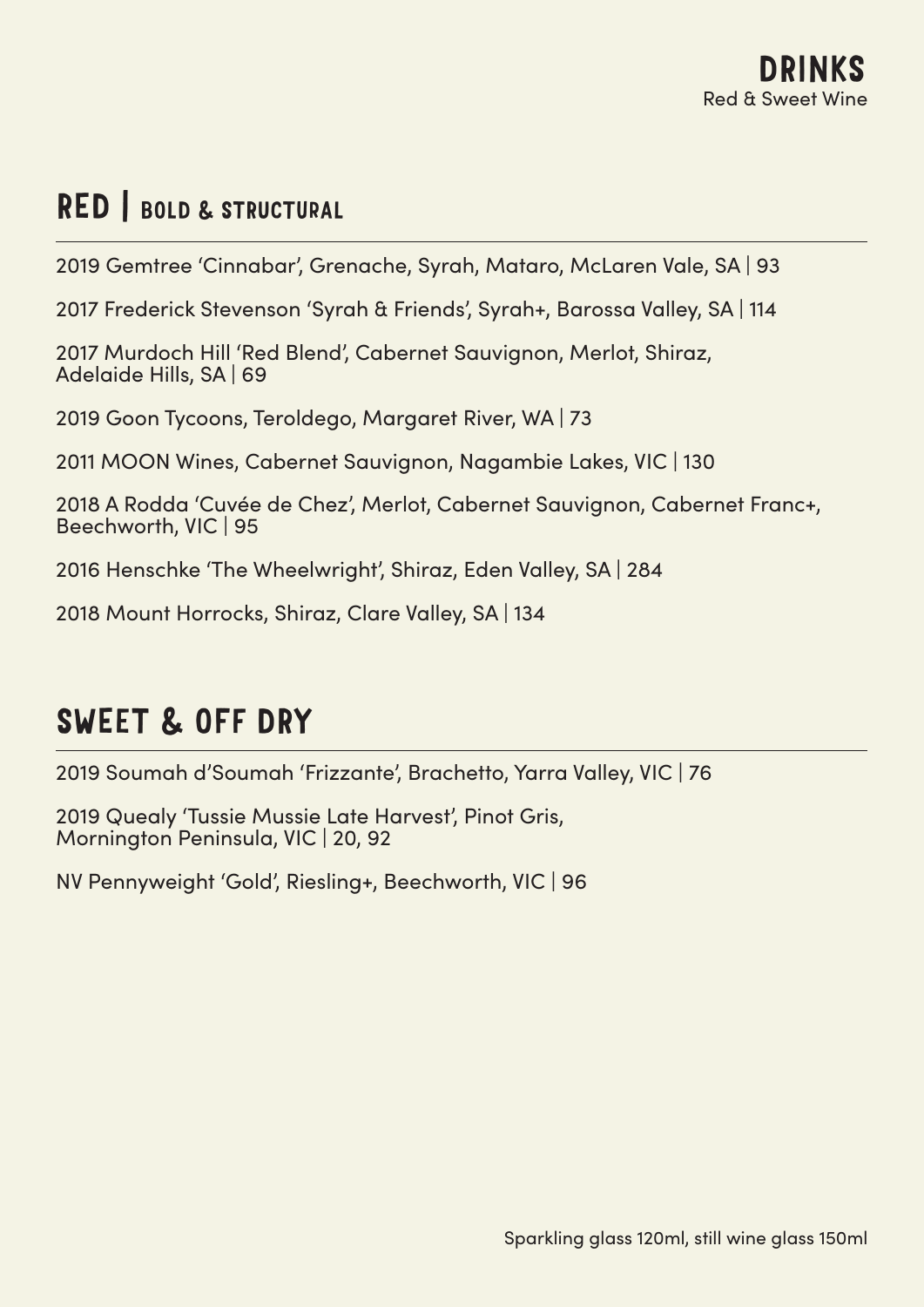# GIN

Beefeater, England | 9 Young Henrys 'Noble Cut', Newtown, NSW | 14 Brookie's, Byron Bay, NSW | 14 Four Pillars 'Rare Dry', Healesville, VIC | 15 Hendricks, Scotland | 15 Archie Rose 'Signature Dry', Rosebery, NSW | 16 Brookie's 'Slow', Byron Bay, NSW | 15 Eliksar Signature, Tumbarumba, NSW | 17

# VODKA

Underground Spirits, Kambah, ACT | 17 Wyborowa, Poland | 11 Grey Goose, France | 15

# TEQUILA

El Jimador blanco, Mexico | 12 El Jimador reposado, Mexico | 13 Herradura reposado, Mexico | 20 Herradura añejo, Mexico | 21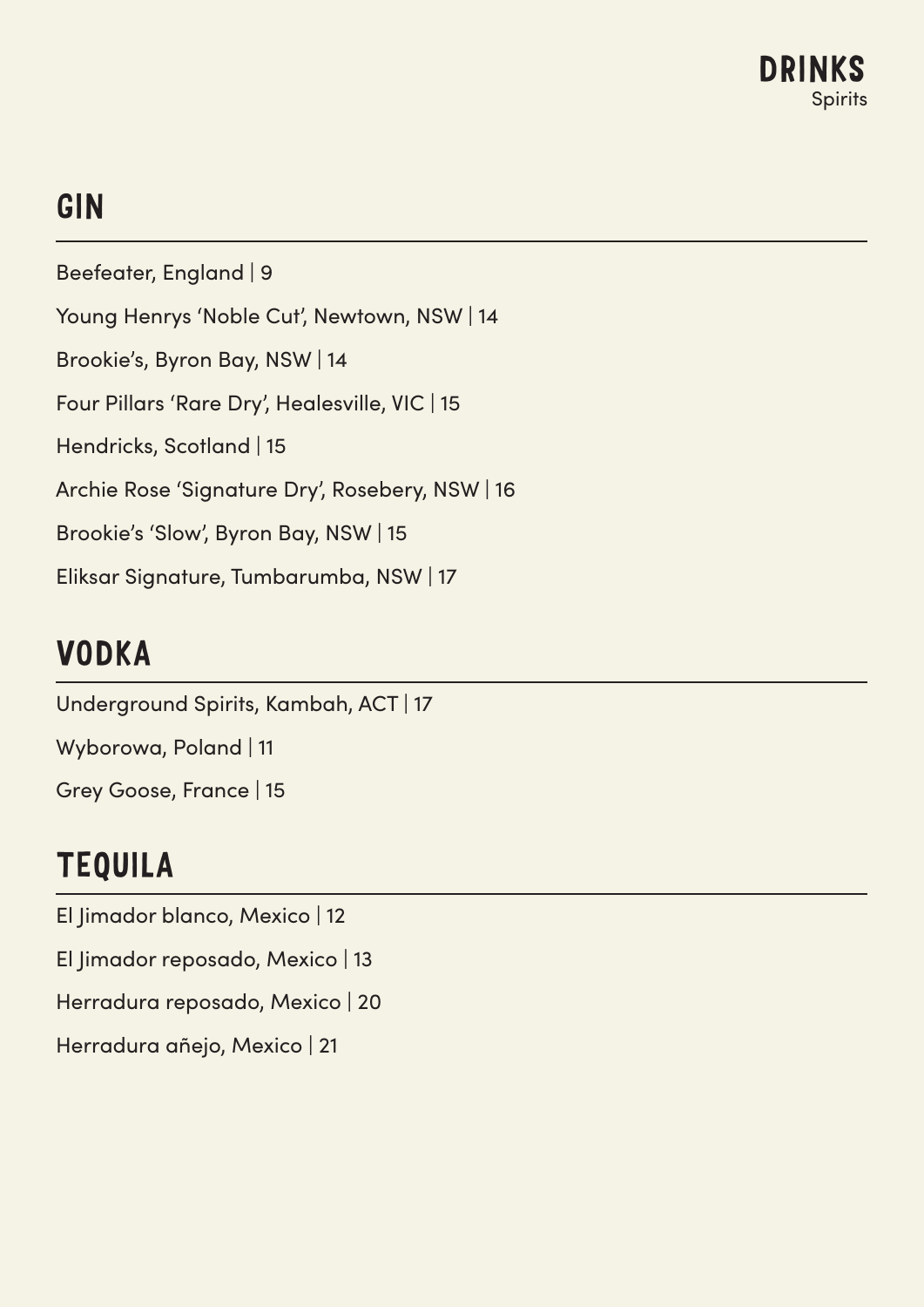# BRANDY & COGNAC

Black Bottle brandy, Renmark, SA | 16 Chatelle Napoleon brandy, France | 16 Napoleon 1875 VSOP brandy, France | 14 Remy Martin VSOP cognac, France | 10

# WHISK(E)Y

IRELAND Jameson Irish Whiskey, Dublin | 10

SCOTLAND Glenfiddich 10yr, Speyside | 14

Cragganmore 12yr, Speyside | 18

Chivas Regal 'Extra', Speyside | 12

Scapa Glansa Single Malt, Highland | 24

Glenmorangie 10yr, Highland | 15

Macallan 12yr, Highland | 25

Laphroaig 'Triple Wood', Islay | 18

### **JAPAN** Suntory TOKI, Tokyo | 15

UNITED STATES Gentleman Jack, Kentucky | 11

Woodford Reserve, Kentucky | 13

Woodford Reserve 'Double Oaked', Kentucky | 16

Old Forester, Kentucky | 11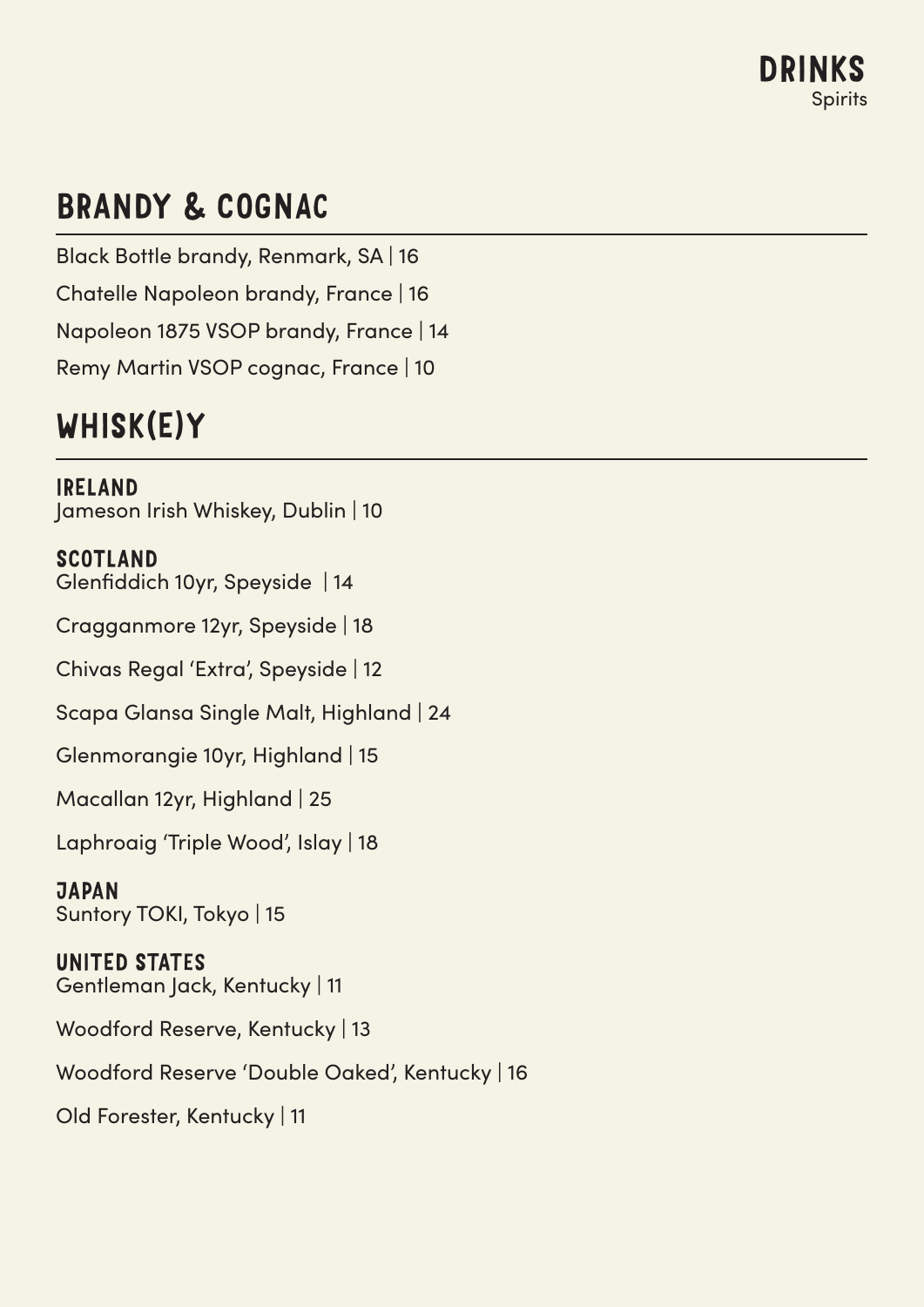# RUM

Havana Club 'Añejo 3 Años', Cuba | 11 Havana Club 'Añejo Especial', Cuba | 12 Kraken spiced, United States | 14 Sailor Jerry spiced, United States | 14 Brix 'White', Surry Hills | 13 Brix '3BD Trail Mix', Surry Hills | 14 Brix 'Urban Cane 2020', Surry Hills | 18

# APÉRITIFS, DIGESTIFS

Aperol, Italy | 9 Campari, Italy | 9 Poor Toms 'Imbroglio', Marrickville, NSW | 14 Bizzarro Bitter, Richmond, SA | 12 Okar, Adelaide Hills, SA | 9 Disaronno 'Amaretto', Italy | 9

# LIQUEUR

Baileys Irish Cream, Ireland | 9 Brookie's 'Mac' macadamia & wattleseed liqueur, Byron Bay, NSW | 16 Licor 43, Spain | 15 Pavan 'liqueur de france', France | 14 Cointreau, France | 12 Marionette, Mildura, NSW | 14 St Germain, France | 11 Frangelico, Italy | 9 Kahlua, Mexico | 9 Chambord, France | 10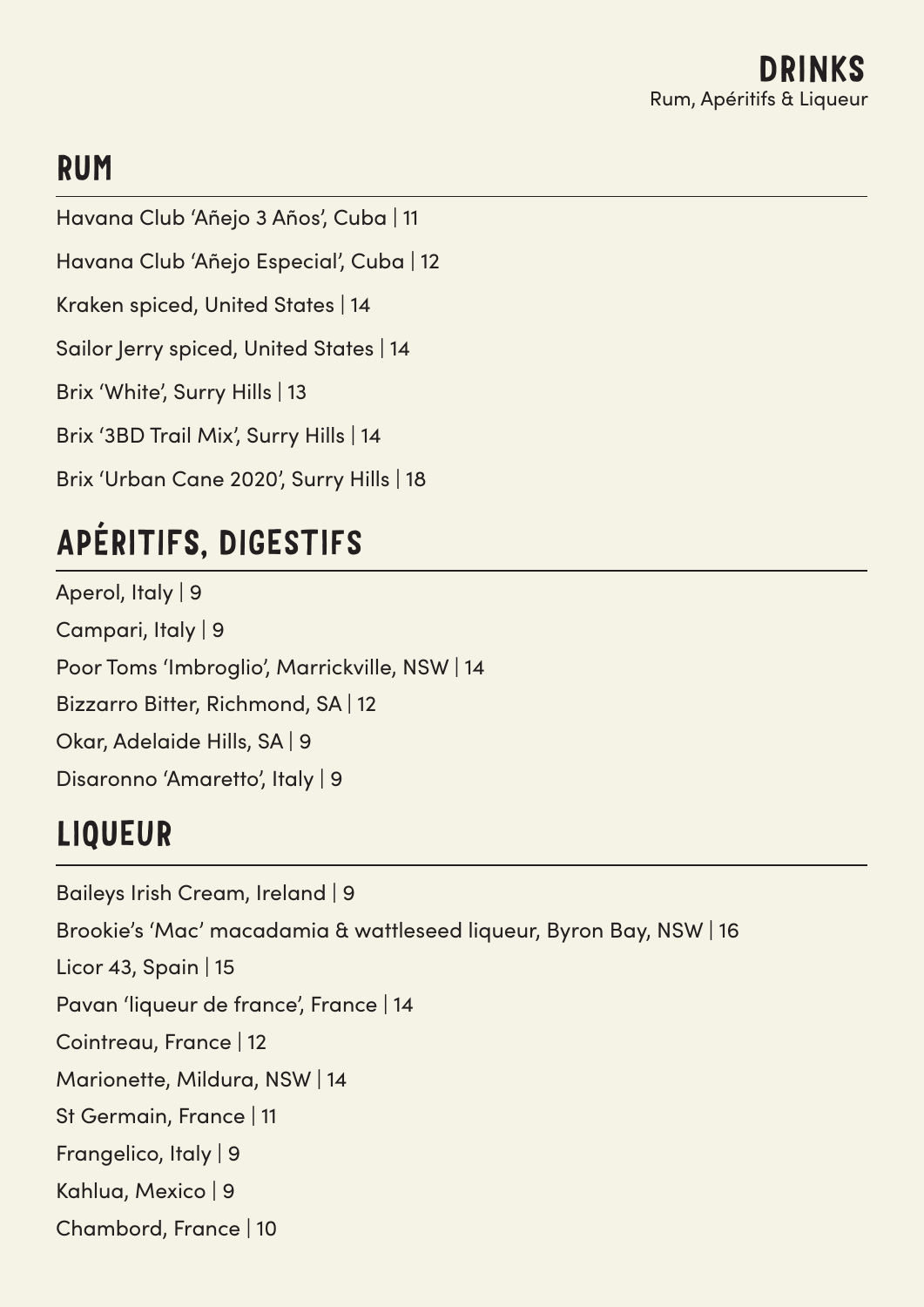# RUM TASTING FLIGHTS

A selection of three Australian rums | 25

Brix 'White', Brix 'Urban Cane 2020', Brix 'TBD Trail Mix'

# TEQUILA TASTING FLIGHTS

A selection of three tequilas | 24

El Jimador blanco, Herradura reposado, Herradura añejo

# WHISKEY TASTING FLIGHTS

A selection of three bourbon whiskeys | 21

Old Forester, Woodford Reserve 'Distiller's Select', Woodford Reserve 'Double Oaked'

# DESSERT COCKTAILS

Slowgroni | 20 Brookie's slow gin, Beefeater gin, Adelaide Hills Distillery bitter orange, Okar, Fee brother's plum bitters

Espresso Martini | 22 Kahlua, Wyborowa vodka, coffee, Licor 43